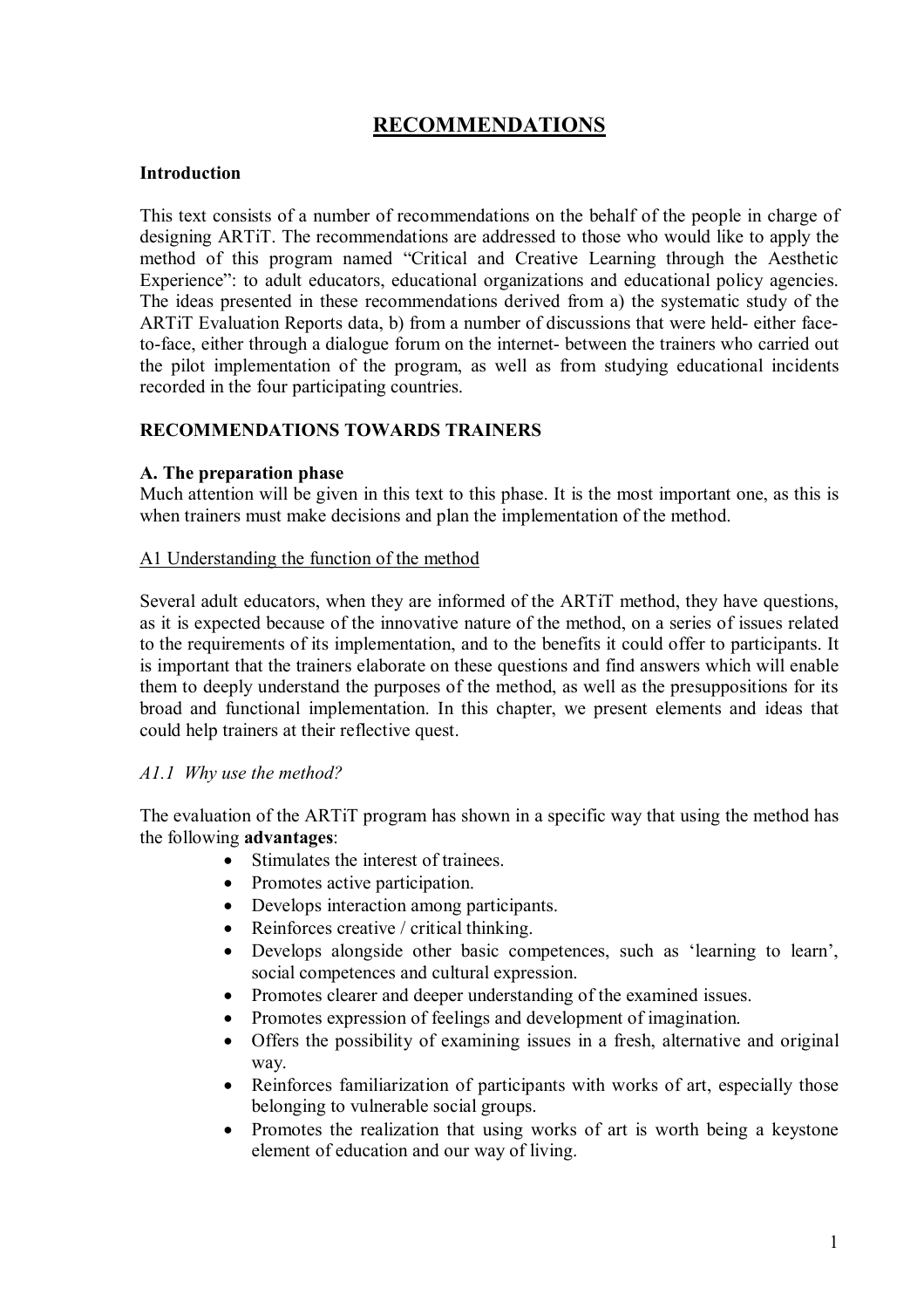It is important for the trainers to think which of those elements are deeply connected to their personal ideas and assumptions, in order to develop their own base of conceptions and values, on which they will set the foundations for the implementation of the method.

### *Α.1.2 Characteristics of the trainers*

The ARTiT evaluation has shown that trainers don't need to have special knowledge of art in order to be able to apply the method successfully. They do however need to have a positive attitude towards learning through art, as well as the will to be informed and self- educated on this approach.

## *Α.1.3 Promoting the consent of participants*

Before beginning to apply ARTiT, several trainers express their concern that the participants won't be positive towards the method, especially those who are not familiar with art. The pilot implementation showed that this concern is not based on actual facts. The vast majority of participants showed, even from the beginning of the program, great interest for the artbased method, while at the end 88% expressed their satisfaction from the experience. It is therefore useful for the trainers to know that the participants will be their allies during their attempt to apply the method, as long as this is done under the appropriate conditions, as during the pilot phase.

## *Α.1.4 The ability of broader implementations*

As it was shown from the pilot phase, the method can be applied to a wide range of organizations (such as vocational training organizations for the unemployed, Second Chance Schools, organizations against social exclusion, Universities, etc.). Additionally, the method could be an essential part of teaching a wide range of subjects, such as foreign languages, employment searching techniques, balancing professional and personal life, leadership issues, migration, training of trainers, gender relations, union education etc.

### Α2. Time management and restructure of lesson plan

The application of the method requires a considerable amount of time. A minimum of 4 hours is recommended in order to go through all six stages of the method. It is noted that the systematic exploration of the meaning of a work of art requires approximately one hour.

On the other hand, several trainers oppose highlight that it is difficult the find the time needed for short-term lessons, especially when they are under 20 hours.

Therefore, trainers must try to obtain the time necessary by expanding the duration of their lesson if possible. In any case, however, they will have to reflect creatively in order to restructure their lesson plan so they can embody the "Critical and Creative Learning through the Aesthetic Experience" method. For instance, they could think how to obtain the expected learning results by substituting the implementation of some educational techniques, e.g. a case study or simulation, with the art based method. In the beginning, trainers must invest some time for this preparation. Gradually they will be familiarized with the use of art and they will be capable of making their own readjustments easier. In any case, it is important to clarify that according to the ARTiT rationale, the aesthetic experience is especially important for learning, therefore the use of the method suggested should be one of the basic elements of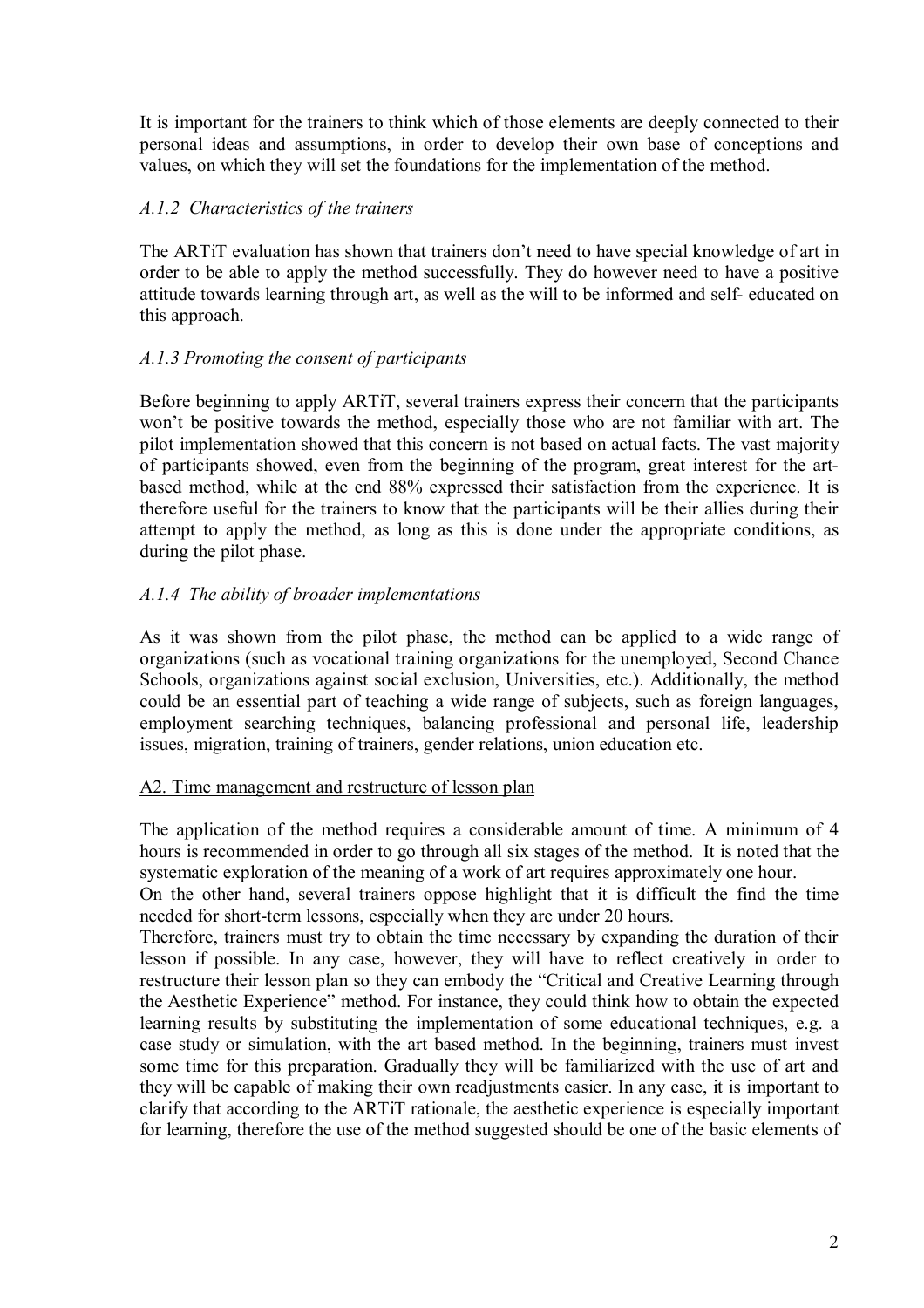the educational process<sup>1</sup>. This means that educators need to develop the appropriate conditions in order to make good use of the method frequently and effectively.

#### Α3. Getting familiarized with the method

It is obvious that before deciding to use the method, trainers should consider its rationale and they way it is applied. It is advised that they carefully study the texts *ARTiT Methodology* and *ARTiT Evaluation Report,* as well as the archive of art works of the program. For an analytical approach of the theoretical foundation of the educational role of art, we suggest the articles by Dewey<sup>2</sup>, Greene<sup>3</sup>, Perkins<sup>4</sup> and Kokkos<sup>5</sup>. In addition, the experiences recorded by the ARTiT team could be a valuable source. Thus, trainers who intend to apply the method could contact some of their colleagues who implemented the program during the pilot phase –especially those who teach subjects relative to their own- as well as the members of the Scientific Committee of the program.

Trainers do not need to have specific knowledge on the works of art they intend to incorporate in their teaching. In the framework of our method, every group attempts to make its own meanings from the works of art, therefore this exploration does not have to be based on specific knowledge of the artwork and the artist, requiring only basic information is quite adequate which will be discussed during the  $5<sup>th</sup>$  stage of the method and can be found easily, e.g. through the Internet.

On the other hand, as it has been explained in the text *ARTiT Methodology* (p. 9) it would be useful for trainers to be able to explain the role that some elements of an artwork could have (e.g. the music, the editing or the scenery of a film) for the reinforcement of creative / critical thinking of the recipient. We suggest that trainers use the relevant references and bibliographical sources existing in ARTiT and any other source they find useful and motivating to get involved in a self-education process concerning these elements. Additionally, we would suggest they discuss these elements in class, as long as they feel comfortable doing so and to the extent they notice that this conversation interests the participants.

#### Α4 Forming critical questions

The main goal of the ARTiT method is the development of creative / critical thinking of participants on the subject they are studying through the elaboration of works of art, the meanings of which are related to different aspects/ sub-topics of the topic at hand. Critical questions related to the sub-topic and the corresponding works of art are posed in order to interconnect them during the  $5<sup>th</sup>$  stage of the method. Therefore there is a triple connection between the sub-topics, the critical questions on those topics and the works of art that are related to the sub-topics and the critical questions. For this reason it is necessary that trainers should show great care when forming the critical questions they will be using as a trigger of the learning process. It is also important to make sure that the methodological approach is clear to the participants, to form a Table where the connections of critical questions and

 $\overline{a}$ 

 $<sup>1</sup>$  Dewey has mentioned concerning this issue: "No mental activity is completed if not elaborated through the</sup> aesthetic experience.. " (in *Art as Experience* (1934 [1980]), USA, The Penguin Group, p. 40).

 $2$  Dewey, J., ibid., note 1.

<sup>3</sup> Greene, M. (2000) *Releasing the Imagination*. San Francisco: Jossey Boss.

<sup>4</sup> Perkins, D. (1994). *The Intelligent Eye*. Harvard Graduate School of Education.

<sup>5</sup> Kokkos, Α. (2010). Transformative Learning through Aesthetic Experience: Towards Comprehensive

Methods. *Journal of Transformative Education (SAGE),* 8,153-177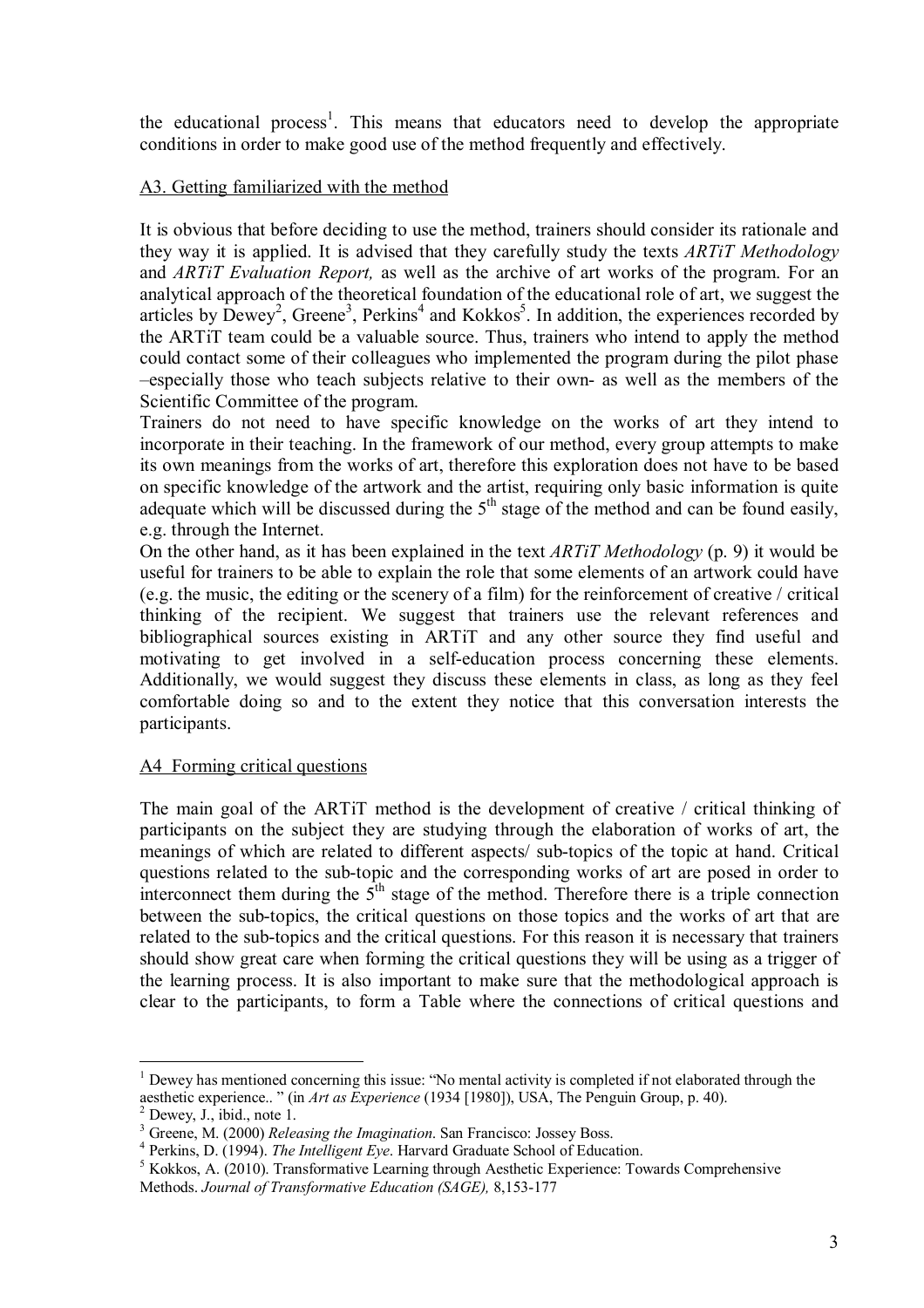works of art to each sub-topic are noted. There are many such Tables in the program material.

#### Α5 Choosing the works of art

The criteria for choosing the works of art is the degree to which they can contribute to the function of interconnection as explained in the previous paragraph. We don't choose art works based on their importance, only based on their potential to trigger creative / critical thinking. On the other hand however, as stated by many scholars (e.g. Dewey<sup>6</sup>, Freire<sup>7</sup>, Greene<sup>8</sup>, Marcuse<sup>9</sup>) that art works of high quality are usually those that are more appropriate to be used for this reason, because of the large number of meanings they contain and the various interpretations they can foment. The pilot implementation showed that the vast majority of learners enjoyed the elaboration of art works which had been chosen according to the aforementioned criteria and intensively developed creative / critical reflection on several subjects.

This way, trainers who wish to apply the method should seek artworks that correspond to the criteria above (see support sources in unit A7 of the present text).

Prior to the implementation, in order for trainers to feel more comfortable, they could discuss some of those works with a focus group of future learners, so they can ascertain that the artworks chosen are of interest and related to the learners' needs. Finally, we note that participants of the pilot phase showed that they mostly prefer working with fine arts and films to other forms of art (see Evaluation Report, unit 4).

#### Α6 Preparing (self) evaluation

The procedure of evaluating and self-evaluating the way the method is applied is strongly recommended, as it may offer valuable information to the trainers. You should choose the evaluation objects, axons and indicators. You can develop your own ARTiT evaluation "tools" for gathering information (questionnaires, interview axons, systematic observation axons etc.). You can also make use of the ARTiT evaluation tools. If you are intending to assess the progress in the development of your students' ability for creative / critical thinking from the beginning of the lessons to the end, we suggest you use the "Critical / Creative Assessment Scale" that was developed in the ARTiT framework (see the program evaluation report). Also the trainers self observation tool for everyday action may come in very useful (see in ARTiT Evaluation Report, in the third questionnaire for trainers in the Annex).

### Α7 Sources of support

The educational organizations where the trainers work, should support them in order to practice the method as smoothly as possible (for a more analytic view, see chapter "Recommendations for educational organizations" of the present text).

During the preparation phase, support for the trainers can be found in the texts and the material developed in the ARTiT framework. We also suggest they contact other trainers and organizations who participated in the pilot implementation, as well as with the members of the Scientific Committee of the program. The ARTiT forum will continue to function and communicate fresh, good practices, methodological material and lesson plans.

 $\frac{6}{6}$  ibid, note 2.

<sup>&</sup>lt;sup>7</sup> Freire, P. (1977). The Pedagogy of the Oppressed, Athens Rappas

<sup>8</sup> ibid, note 3.

<sup>9</sup> Marcuse, H. (1978). *The aesthetic dimension*. Boston: Beacon Press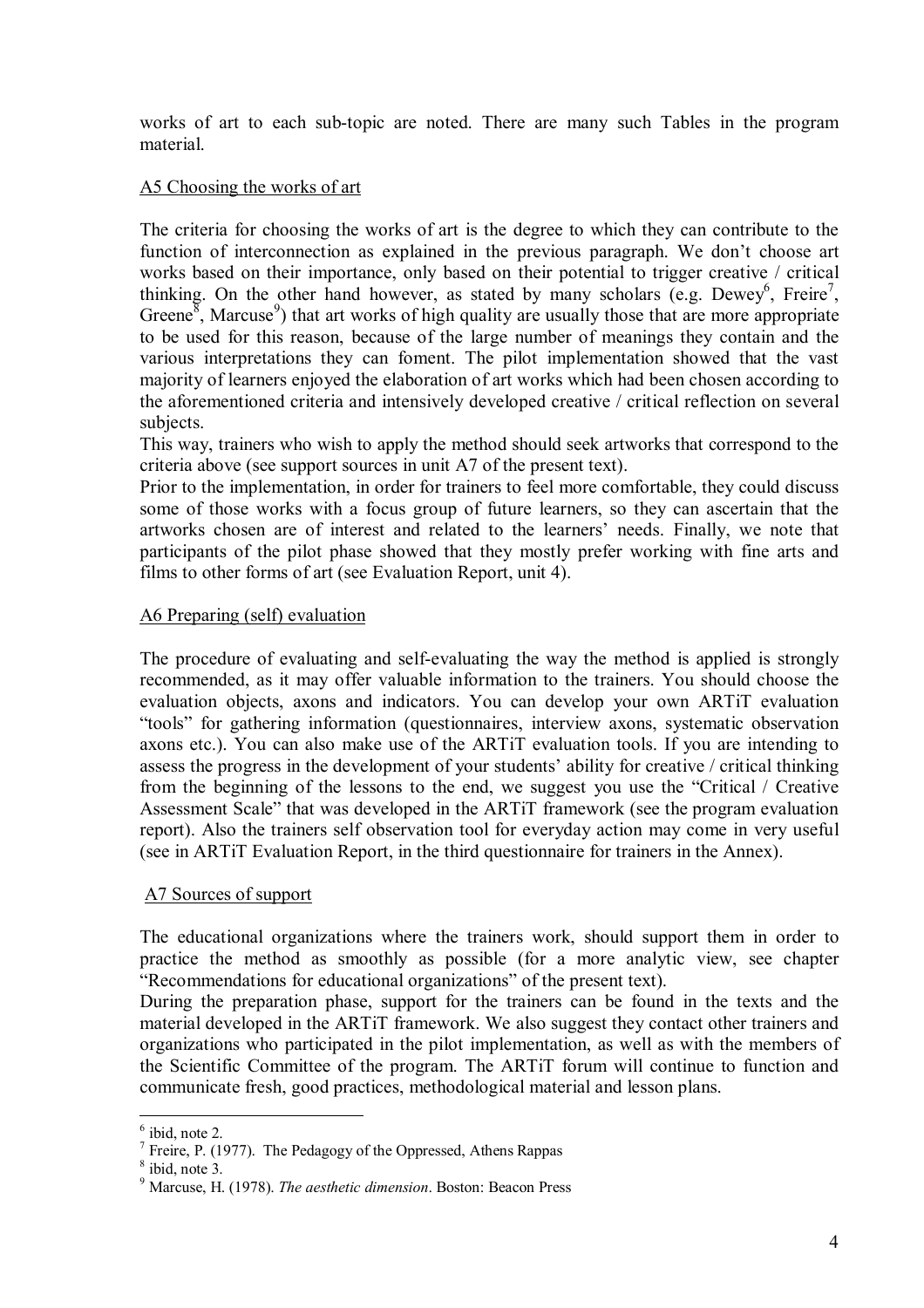Even more, trainers can find support in forming the critical questions on the addressed issues from specialists. In order to find works of art, they can consult individuals with experience in the field (artists, literature teachers, trainers who have studied art etc.), sources from the internet, specialized books, music or film archives, libraries, art galleries etc.

### **Β. The implementation phase**

Trainers wishing to apply the method should follow the ethics of adult education and act with agility, adapting their initial lesson plan to the special characteristics and the needs of the learners, as well as the group dynamics that will emerge. However, we could suggest some guidelines deriving from the experience of the pilot implementation:

- It is useful for the trainers to inform the trainees in the beginning of the process on the function of the method. They should explain that the elaboration of artworks is not the main goal of the process or does it disorient them from the aims of the lesson, and it is definitely not a "waste of time". It is a means –as for instance a case study or a group exercise – for the creative / critical approach of the issue addressed. They should also explain some of the advantages of the method. And most importantly, to help them correlate the method to the expected learning outcomes. In other words, the method should be part of the learning contract as one of its essential elements.
- $\bullet$  During the 4<sup>th</sup> stage of the method, we suggest that trainers involve their learners as much as possible in the procedure of choosing artworks. Usually, the trainers would present some artworks from the archive of the program that were related to the subject and asked the participants to choose those which they preferred to work with. That way there was a correlation between each artwork chosen and the mental and emotional world of the participants. As a result, they considered the piece of art as "their own" and were actively involved in the process of extracting its meaning.
- During the pilot phase it was also noted that in some cases the triggers for thinking and expressing emotions in some artworks fascinated the participants. As a result, discussions were held that although were rich in content, they sometimes diverged from the subject and the learning goals. However this did not occur in groups where the trainers emphasized on the elaboration of critical questions, which worked as a link between the works of art and the subject at hand. Therefore we suggest that trainers be cautious during the  $5<sup>th</sup>$  stage of the method, so after completing the elaboration of the meaning of the artwork, the resulting ideas will be connected to the subject through critical questions. Of course, this doesn't mean that the trainer should discourage the elaboration of side issues of interest to the participants. If there is adequate time, the trainer should give "space" to this process as well.
- Also, during the  $5<sup>th</sup>$  stage, it was considered to be preferable that a small number of artworks were examined in a holistic way, giving enough time to make the procedure meaningful and comfortable, rather than approaching more works of art in a fragmental and time pressuring way.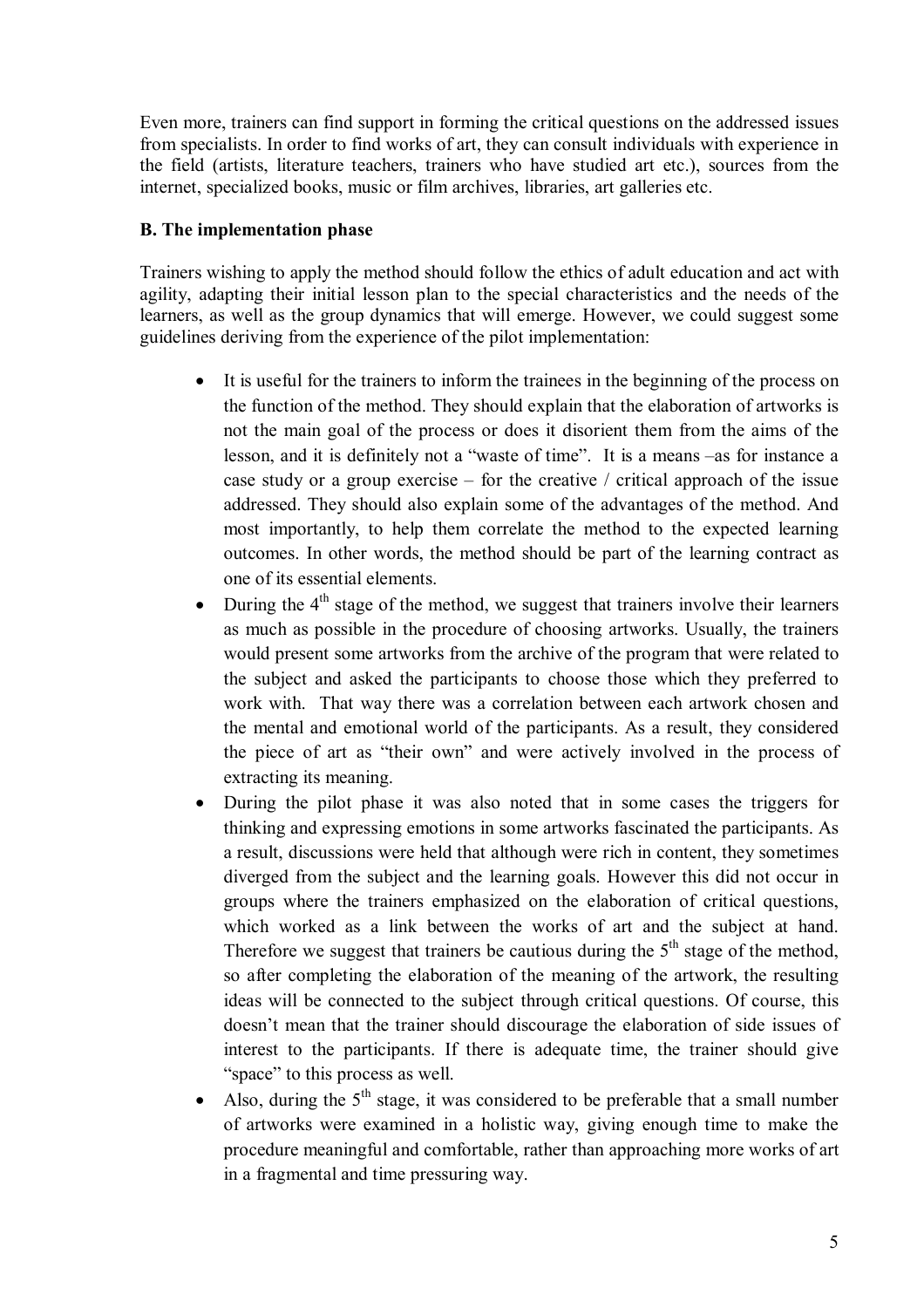- During the training of trainers seminar an activity took place causing especially positive comments from the participants: an educational visit to an Art Gallery, where participants after forming critical questions on certain subjects, seeked and chose works of art on the spot that could be connected to those questions. Afterwards, they returned to the main classroom, they found the works of art they had chosen on the internet, they showed them at a larger scale though Power Point and used them in the learning process. [For details, see the stages of this activity in the ARTiT material, "…"]
- During the elaboration of an artwork it is important for trainers to connect the meanings drawn to the personal experiences of the participants. When this was emphasized during the pilot phase, the interest of the trainees was increased, while at the same time any hesitations towards the method were instantly overcome.

## **C. After the application**

As in any adult education program, the reflection and (self) evaluation process is important at the end of the application. If this is done systematically, it is quite possible that every future application will be richer than the previous one.

It is especially useful for trainers using the method to share their experiences between them. It would also be great if the trainers moved on to self- education procedures, going deeper for instance in the function of the aesthetic experience in adult education, in the ways to develop cultural awareness, in the role of the elaboration of the elements of an artwork for a better understanding of its meanings.

Also, trainers who are especially interested could inform their colleagues of the method through workshops, peer groups, networking and communicating through the internet. They could report their ideas and educational initiatives with articles in journals, the internet, newsletters, conferences and workshops.

In any case, we believe that getting involved in the ARTiT method is a process that may be creative and rewarding, not only for the learners but for the adult educators themselves and their organizations.

### **RECOMMENDATIONS TOWARDS EDUCATIONAL ORGANIZATIONS**

#### 1.Understanding the function of the method

The organization managers who could be interested in applying ARTiT are recommended to keep in mind, what was mentioned before as recommendations towards the trainers concerning the procedure of understanding the function of the method (see chapter A1 of recommendations towards trainers). It is proposed to take into account:

 The **advantages** of the application of the method. [A practical consequence would be for organizations to consider the method as a basic element of their pedagogic action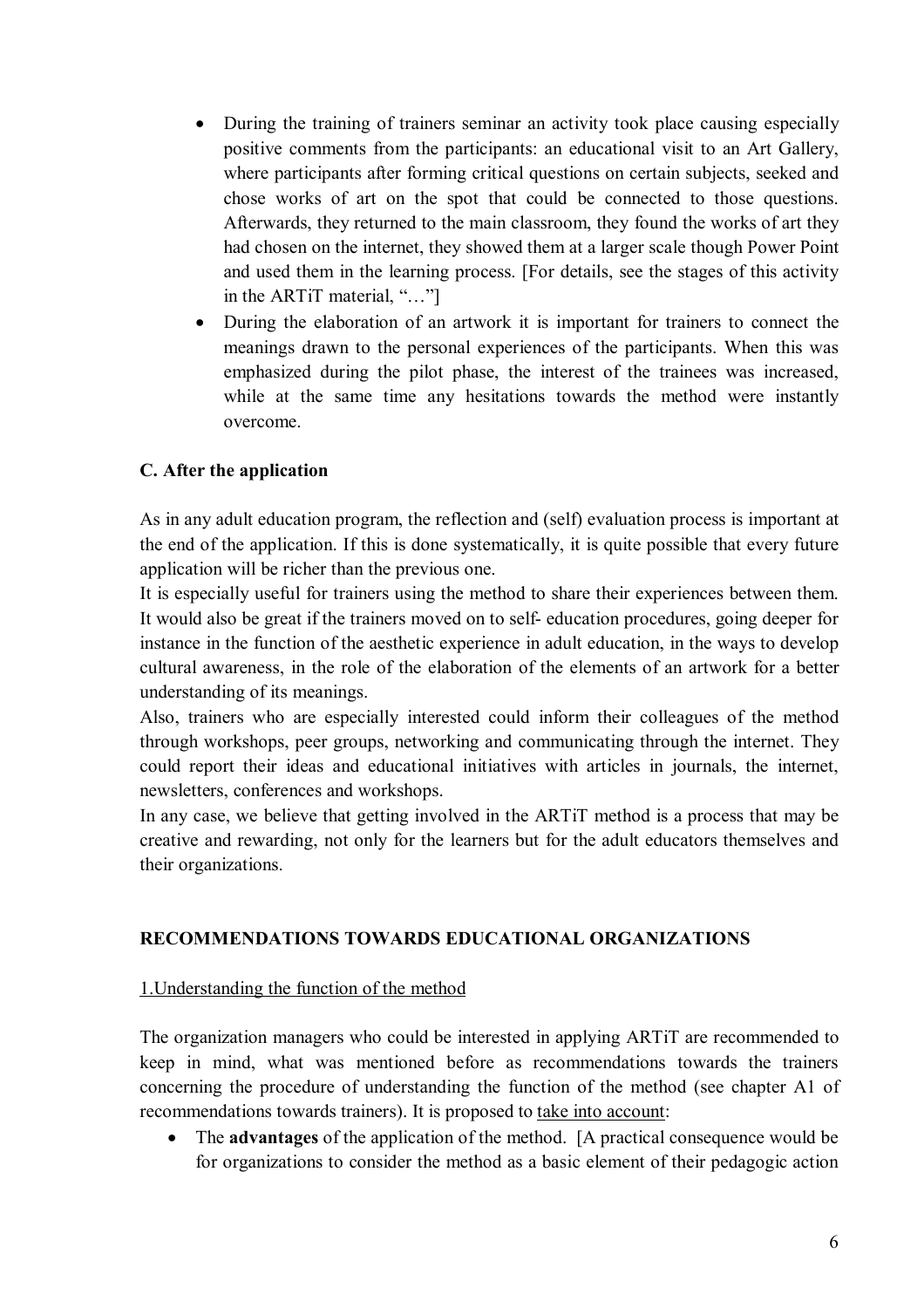and proceed to several actions in order for their trainers and trainees to understand its meaning (e.g. to be informed of ARTiTs' good practices and the evaluation results)]. Trainers should also be encouraged to use the method.

- The qualifications the trainers should have. [A practical consequence would be the choice of the appropriate trainers for the use of the method].
- The possibility of applying the method to a wide variety of subjects. [A practical consequence would be for organizations to encourage all their trainers, regardless of their teaching subject, to apply the method. For instance, the Hellenic Open University has already included the method in its curricula concerning teaching foreign languages, Greek and European civilization, Education, Adult Education, and Theology].

# 2. Time management and restructure of lesson plan

It is suggested that educational organizations give the possibility to their trainers to develop their lesson plans in a flexible way, so there is sufficient time for a smooth implementation of the method. This way, the advantages of the method will emerge fully, especially in terms of motivating the participants and developing their ability for creative / critical thinking.

## 3. Familiarizing trainers with the method

In order for organizations to help trainers familiarize with the method, they could develop internet sites for that reason, organize seminars or workshops for training trainers, reinforce communication between trainers and their colleagues or / and organizations who have applied the method or /and with the ARTiT Scientific Committee, encourage trainers to study the ARTiT material and more articles regarding the use of art in education (see references of units A3 and A5 of the recommendations towards trainers). They could also inform trainers of the sources where artworks are to be found and plan educational visits to cultural institutions. Regarding the development of the critical questions, the organizations could cooperate with other social and educational organizations and create an archive which of course would be constantly enriched and adjusted to the needs of the learners and the modus operandi of each organization.

### 4. The evaluation procedure

It is important for educational organizations to frequently and systematically evaluate the process of the methods' application (formative and summative evaluation, internal and external). It is also suggested that organizations encourage their trainers and offer them the know how to self-evaluate their work.

# 5. Support during the application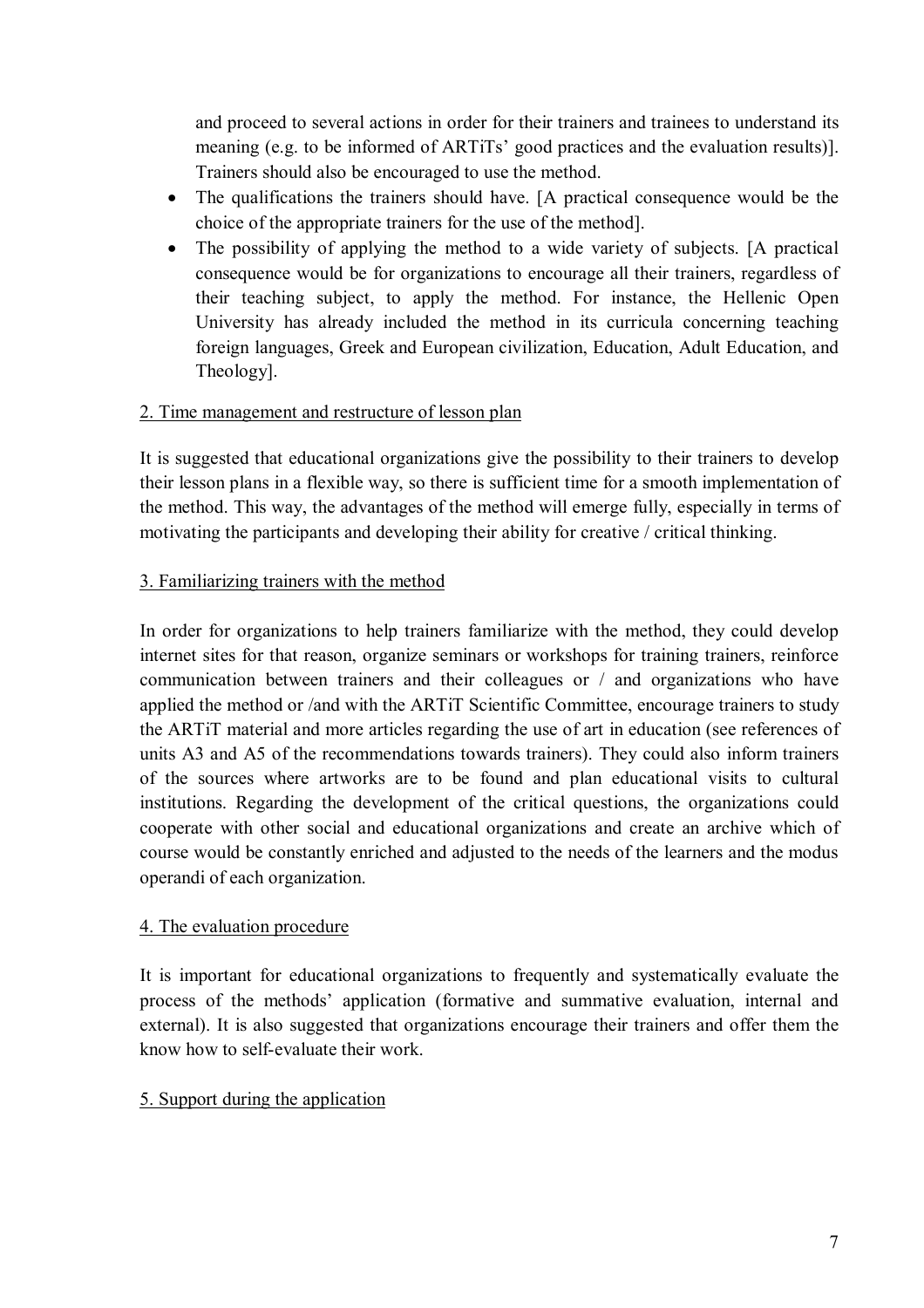During the application phase of the method, organizations could support their trainers through experience exchanging forums (in the internet or/and in thinking groups), through peer groups and by consulting the data from the formative evaluation.

### 6. Dissemination of results

The role of the educational organizations applying the method could be exceptionally important as far as disseminating results and good practices towards trainers of their countries and the European Union in general. Several means could be used for this reason, such as the internet, brochures, forums, educational visits, seminars, conferences etc.

## 7. Sources of support

Organizations interested in applying the method could seek support from the ARTiT Scientific Committee, texts and program material, from other agencies who have applied the method and from relevant references (see unit 3 above).